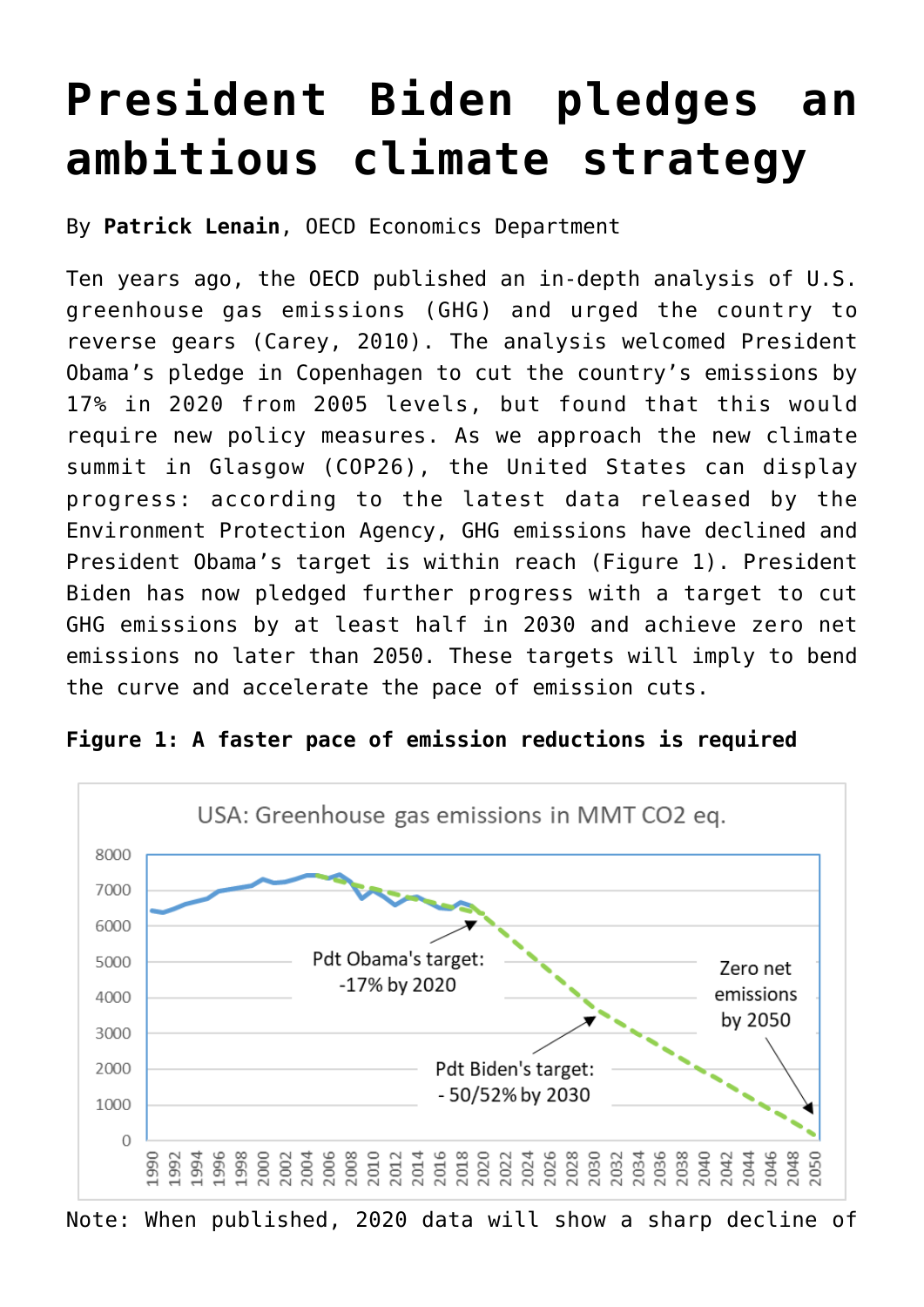emissions caused by the COVID19 recession, but emissions are likely to rebound in 2021 with the recovery of activity. Source: Environmental Protection Agency.

The United States has already achieved a welcome reduction in GHG emissions. At first glance, this seems surprising after policy changes made during the Trump Administration such as the repeal of the Clean Air Act, subsidies favouring fossil fuels, and curbs on state-level regulatory standards. The reasons for this progress is that a lot has happened in the energy market, at the subnational level, and with tax credits:

- **Electricity production has been gradually decarbonised** thanks to the decline of coal, the rise of natural gas, and the emergence of renewable energy sources such as wind turbines and photovoltaic panels (Figure 2), which have been encouraged by subsidies and regulation.
- **Cap-and-trade carbon markets** have encouraged this energy transformation at the regional level. The Regional Greenhouse Gas Initiative (RGGI) is an agreement between nine states that aim at curbing  $CO<sub>2</sub>$  emissions in the electric power sector. RGGI helped to reduce emissions in 2020 by 47% relative to 2005 in these states. California and Quebec have also joined forces and maintain a multi-sector cap-and-trade market.
- Several **tax credits** already encourage households, firms, and utilities to use clean energy and improve their energy efficiency: an investment tax credit partially pays for the cost of installing photovoltaic solar panels; a plug-in electric vehicle tax credit helps buyers of new electric vehicles; a producer tax credit subsidizes the use of renewable energy sources.
- Many other **policy interventions** seek to curb emissions at the federal level (e.g. financial support to research in renewable energy), state level (e.g. California's vehicle emission rules) and city level (e.g. Seattle's ban of combustion engine cars by 2030). In addition, many U.S. firms have made net zero emission pledges, and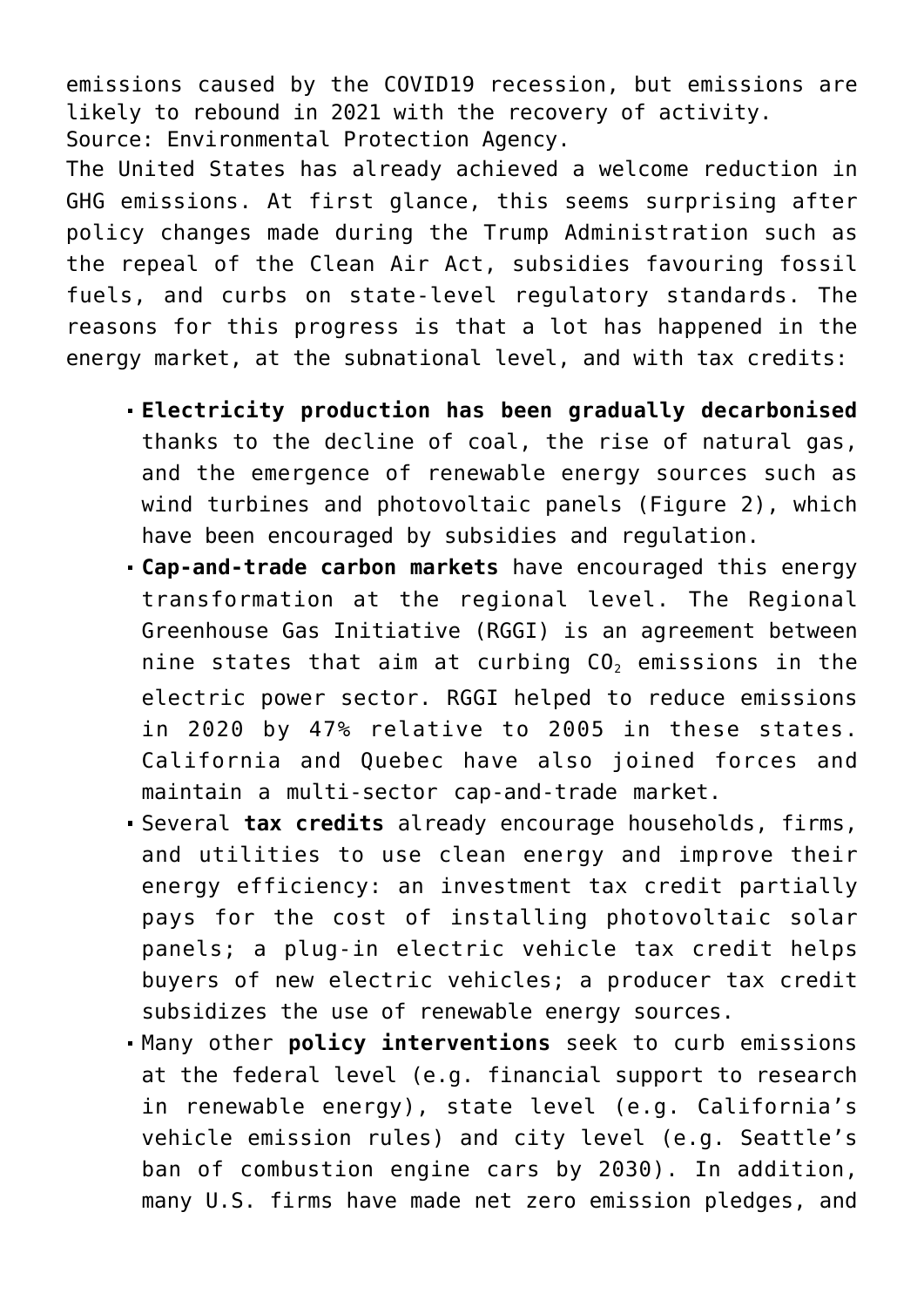financial institutions have plans to withdraw funding to the fossil fuel industry.





Source: OurWorldinData based on BP and Ember. Despite past progress, much remains to be done in the United States, like in many other countries, to limit the rise in global temperature. The United States still emits the largest amounts of GHG and CO<sub>2</sub> per capita among G20 countries, together with Australia and Canada. The effective pricing of energyrelated carbon emissions in the United States is among the lowest in G20 and OECD countries: only 22% of these emissions are priced at  $€60$  per ton of  $CO<sub>2</sub>$  or more, the level considered as the minimum to reach the Paris climate targets (OECD, 2021a).

High energy prices are often favoured in terms of cost efficiency, but they would have a regressive impact on income distribution and are politically challenging. President Biden has therefore announced alternative measures to lower GHG emissions: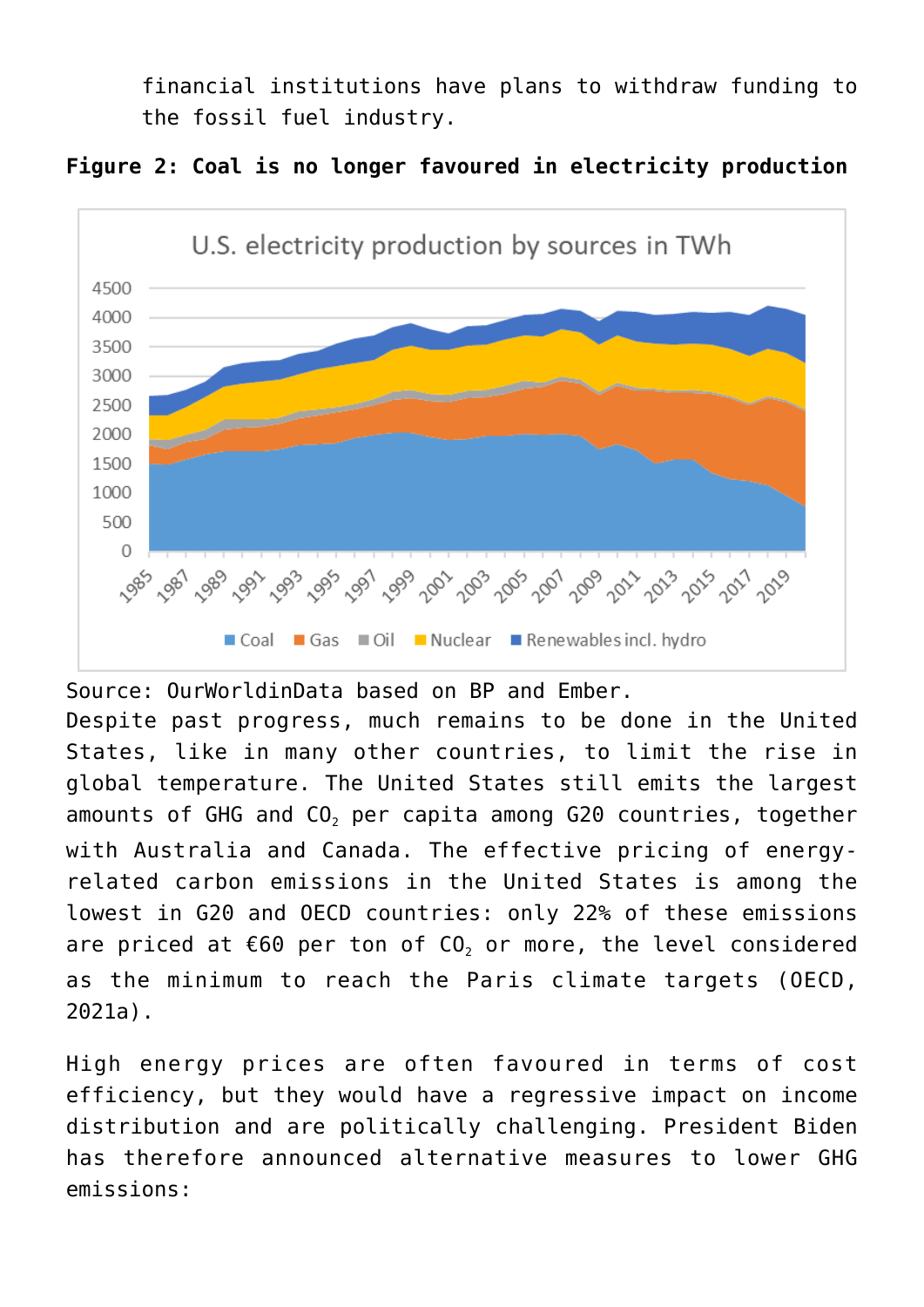- **Tax credits will be further increased to** decarbonise electricity production and encourage energy efficiency. Such tax credits can act like carbon taxes because they reduce the cost of renewable energy relative to fossil fuels. However, their impact is limited to specific sectors, unlike economy-wide carbon taxes, and their fiscal impact is negative because they reduce government tax revenue.
- **The purchase of plug-in electric cars will be encouraged** by tax credits and public investment in battery recharging stations. Ownership of electric vehicles in the United States is one of the lowest in the OECD and G20 and the Administration plans to catch up with other countries.
- **More public investment will help the green transition.** Investment will strengthen the nation's electricity grid, and financial support will target the energy efficiency of buildings.

President Biden's plans are a big step forward toward a low carbon future. The measures will help to decarbonise electricity generation and transportation, but questions remain about other large emitting sectors, especially industry and agriculture (Figure 3).

**Figure 3: Transportation and electricity sectors are large GHG emitters, 2019**